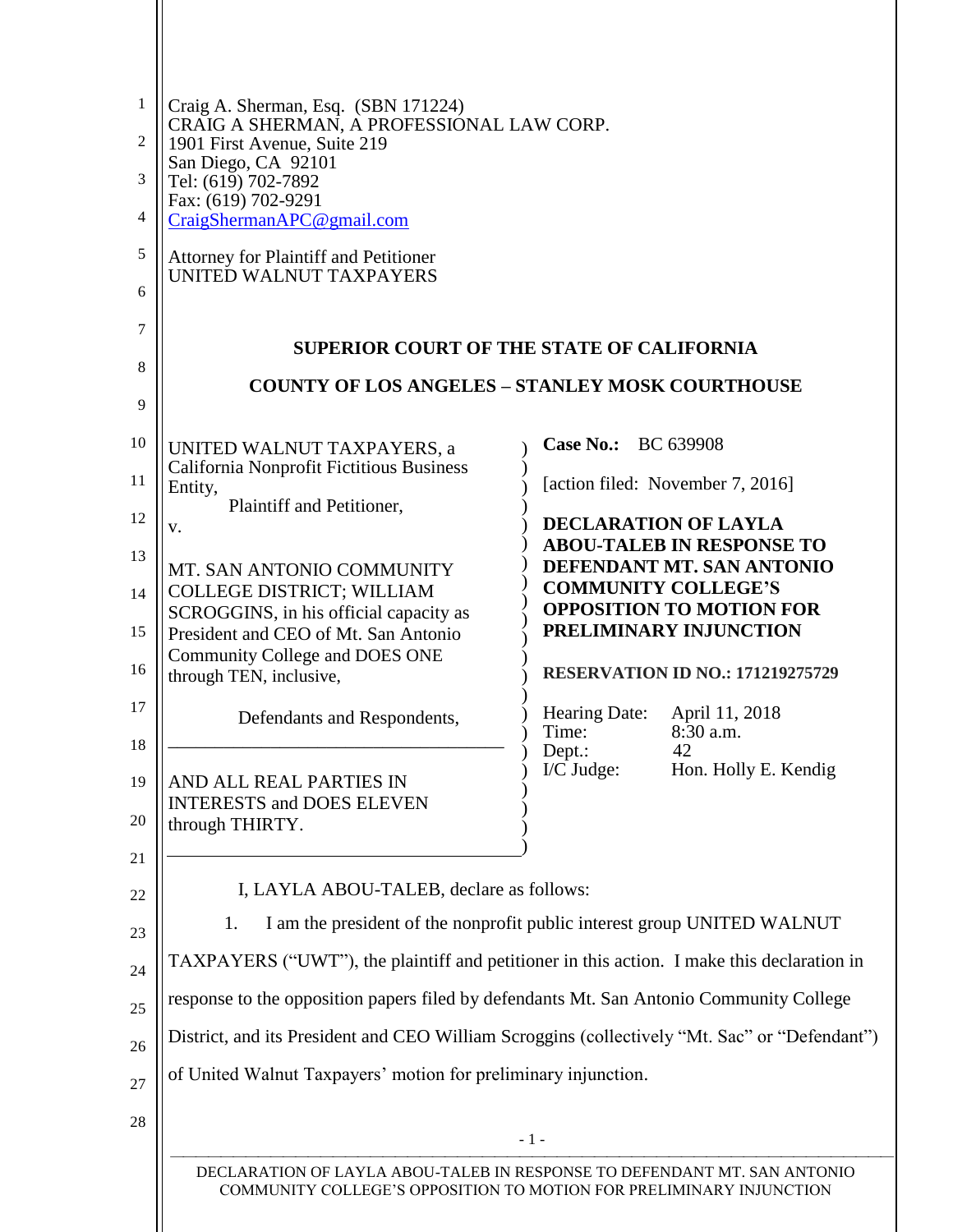1  $\overline{2}$ 2. If called upon, I could and would competently provide testimony of the facts set forth herein which are true and correct, and which are within my personal knowledge.

## 3 A. Public Interest and Private Attorney General Standing

4 5 6 7 8 3. UWT has been found by this Superior Court, in an adopted preliminary injunction ruling that I have read, to have public interest and private attorney general standing to bring lawsuits such as this in the public interest. (*See* Supp. RFJN Ex. W, Preliminary Injunction Tentative Decision, adopted and ruled, on December 6, 2016, by Judge Chalfant in Case No. BC 576587)

9 10 11 12 4. United Walnut Taxpayers was formally created and formed as a California nonprofit corporation for the purpose of uniting and litigating improper Measure RR bond spending and improper timing of Mt. Sac's review and official approvals of its master plan projects.

- 13 14 15 16 17 18 5. In conjunction with incorporation with California Secretary of State on or about February 17, 2015, UWT became a registered federal  $501(c)(3)$  tax exempt nonprofit organization under filings made and approved in both state and federal jurisdictions. UWT remains an organization in good standing with all state and federal authorities. UWT has and continues to be a duly registered and operating California nonprofit corporation based in Los Angeles, California and has been in good standing since first being registered and incorporated.
- 19 20 21 22 23 24 6. Prior to the November 7, 2016 initial filing of this lawsuit, UWT formally created and formed United Walnut Taxpayers as a California nonprofit corporation because it desired to litigate this and other actions to promote and protect the use and enjoyment of the wide-spread Mt. Sac campus project area and district-wide community, which encompasses the necessary challenge to Measure RR expenditures on projects that UWT believes to be unauthorized and unlawful, just like the currently litigated Stadium Project.
- $-2-$ 25 26 27 28 7. Our members and supporters, most of whom reside within or adjacent to the City of Walnut and Mt. Sac campus community, have collectively formed and united for the purpose of preserving the environment and quality of life in and around the City of Walnut and Mt. Sac campus. UWT's goals include, but are not limited to, monitoring and ensuring that laws are

 DECLARATION OF LAYLA ABOU-TALEB IN RESPONSE TO DEFENDANT MT. SAN ANTONIO COMMUNITY COLLEGE'S OPPOSITION TO MOTION FOR PRELIMINARY INJUNCTION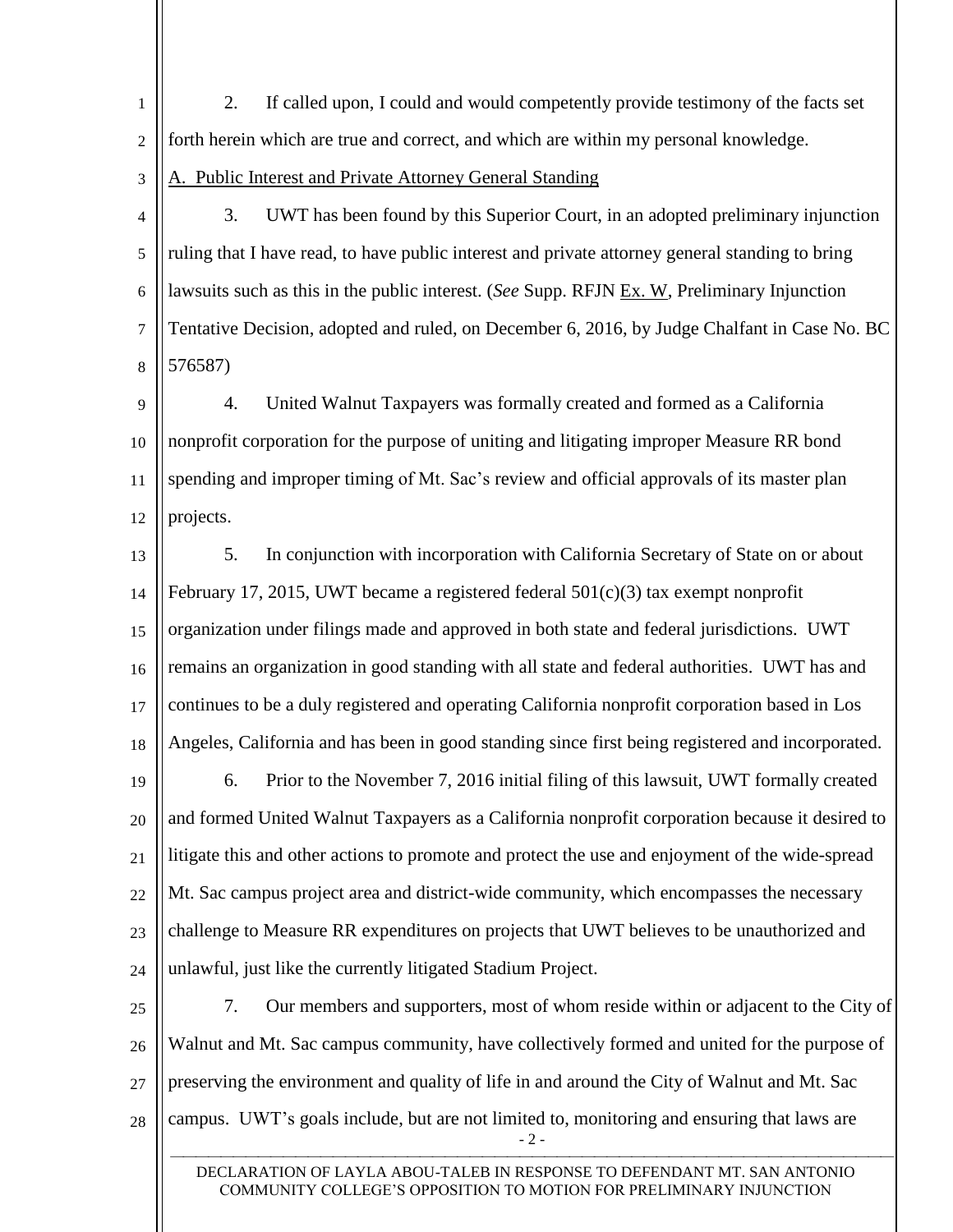faithfully and fully complied with during the planning, implementation and spending of school bond money for Mt. Sac campus, in and around the greater City of Walnut community.

 $\overline{2}$ 

1

3 4 5 6 7 8 9 10 11 12 13 14 15 16 17 18 19 20 21 22 23 24 25 26 27 8. Examples of UWT's past and current involvement and projects throughout the Walnut community include, but are not limited to: (a) disseminating information to the public regarding the legal issues and factual implications of Mt. Sac's actions – as they affect the local community and state laws in general; (b) objecting, challenging, and litigating the decisions and actions of Mt. Sac that are not in strict compliance with law; (c) monitoring, appearing, testifying, and advising on issues before Proposition 39 bond measures oversight committees to promote better functionality of statutory watchdog committees (Cal. Education Code sec 15264); (d) participating in community organization forums to discuss and represent local issues to groups such as Chinese American Association of Walnut and San Gabriel Valley Rotary Club; (e) hosting community events on the "Do's and Don'ts of School Bonds"; and (f) disseminating important public information and results of UWT's efforts through TV coverage on local Channels 4 and 7, and in numerous reported news articles in the San Gabriel Valley Tribune. B. Lack of Funding Source, Income, and Inability to Pay a Premium or Cash Deposit in Excess of \$25,000 for a Bond or Undertaking 9. UWT has to raise funds through the use of mailers, door-to-door canvassing, website postings, communication from local area community and planning groups, and other community outreach efforts. UWT has no government funding source and has not received any grants or contribution from any private (or corporate) philanthropic organization or government entity. 10. UWT is composed of members and supporters located throughout various communities of the City of Walnut and surrounding Mt. Sac. These individuals mostly reside in the City of Walnut, however we also have many from our surrounding cities of Rowland Heights, Diamond Bar, Covina, and West Covina. 11. While we have no formal membership requirements, we have over 500 individuals that have participated and/or donated to our organization. Despite the widespread size and

28

 DECLARATION OF LAYLA ABOU-TALEB IN RESPONSE TO DEFENDANT MT. SAN ANTONIO COMMUNITY COLLEGE'S OPPOSITION TO MOTION FOR PRELIMINARY INJUNCTION

- 3 -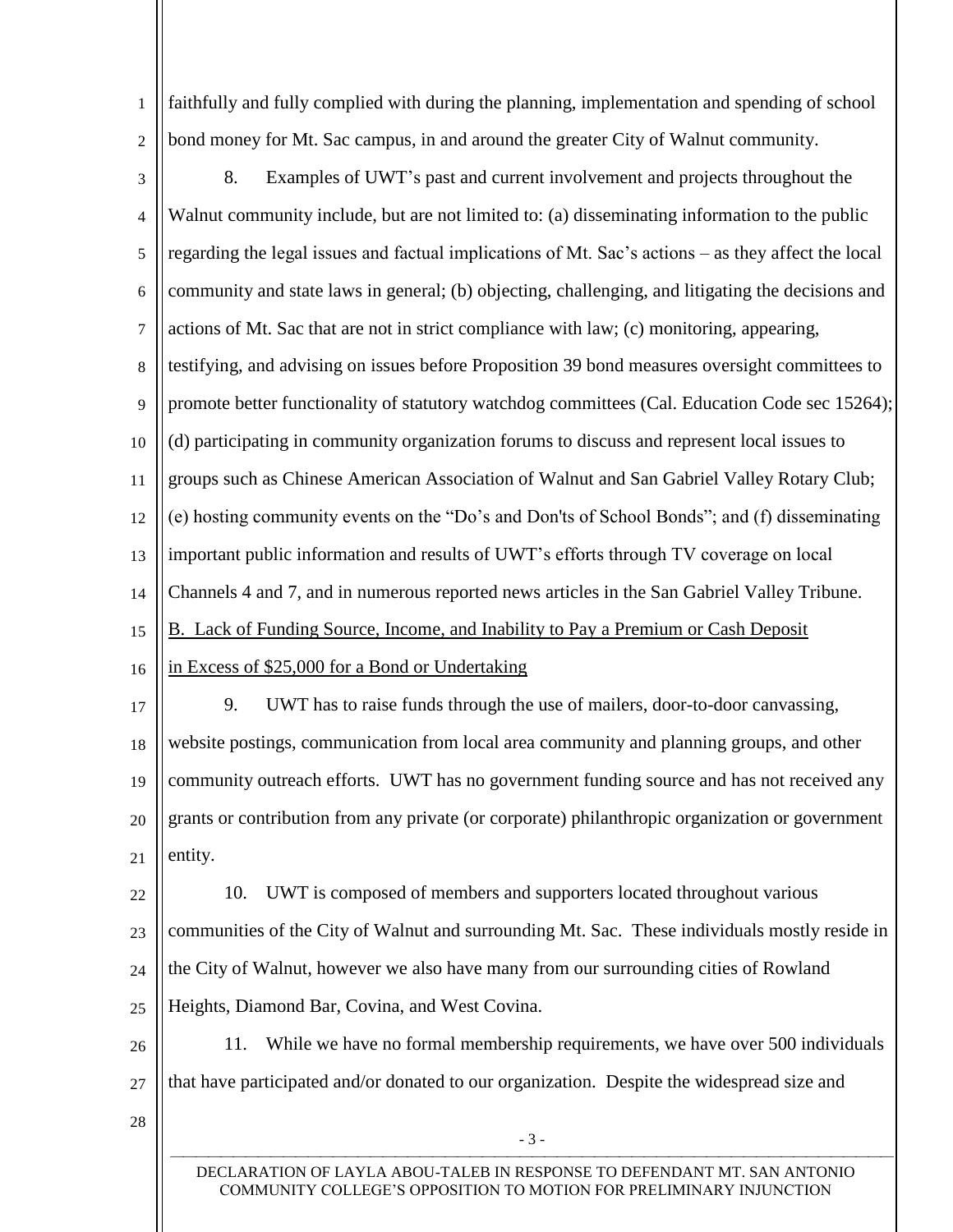| $\frac{1}{1}$ involvement of members and supporters, the common donations to UWT's efforts average |
|----------------------------------------------------------------------------------------------------|
| 2 $\vert$ approximately \$100.                                                                     |

3 . Knowledge of the ACE Project Name and Filing

4 5 6 7 12. When UWT was first formed and filed its initial lawsuit in March of 2015, the **Parking Garage** project was the first of three identified major facilities master plan (FMP) projects (of the parking garage, athletics complex east, and west parcel solar projects) that Mt. Sac was beginning to "officially" move forward on. (*See* RFJN Ex. O, Case No. BC 576587)

8 9 10 11 12 13 14 15 16 17 18 19 13. In March of 2015, although there was no verifiable information or official approval or disclosure about what (and when) the **Athletics Complex East** (ACE) would be, it was decided by UWT to include that named ACE project in the 2015 initially-filed lawsuit because Mt. Sac was untrustworthy and was alleged to be illegally proceeding with projects and project approvals. (*Id.*) Therefore, UWT included the ACE project in the 2015 Lawsuit to put Mt. Sac on notice about both (a) lack of disclosed notice about project definition, contents, and approvals for its ACE project, as well as (b) Measure RR spending on one or more aspects of the undisclosed ACE project that may not be properly listed and authorized Measure RR project. (*Id.*) While the Measure RR spending claims were severed and stayed (upon the request of Mt. Sac), ultimately it was proven at the March 2017 trial, the judgments and rulings of which I have read, that Mt. Sac was not disclosing, reviewing, and approving its master plan projects in accordance with law. (RFJN Exs. Q & R [judgment and ruling in Case No. BC 576587].)

20 21 22 23 14. In my three years of experience in litigation against Mt. Sac (as an officer of UWT), I believe that Mt. Sac continues to be untrustworthy and is further violating the law in proceeding with the grading and expenditures of Measure RR funds as quickly as possible on the Stadium Project as an attempt to impair UWT's legal rights and remedies. I declare under the penalty of perjury under the laws of the State of California that the

24 foregoing is true and correct.

25 26

Executed on April 3, 2018 in the County of Los Angeles, California.

 $\mathbb{Z}_2 \parallel \text{Layla}$  Abou-Taleb

LAYLA ABOU-TALEB

27 28

 DECLARATION OF LAYLA ABOU-TALEB IN RESPONSE TO DEFENDANT MT. SAN ANTONIO COMMUNITY COLLEGE'S OPPOSITION TO MOTION FOR PRELIMINARY INJUNCTION

- 4 -